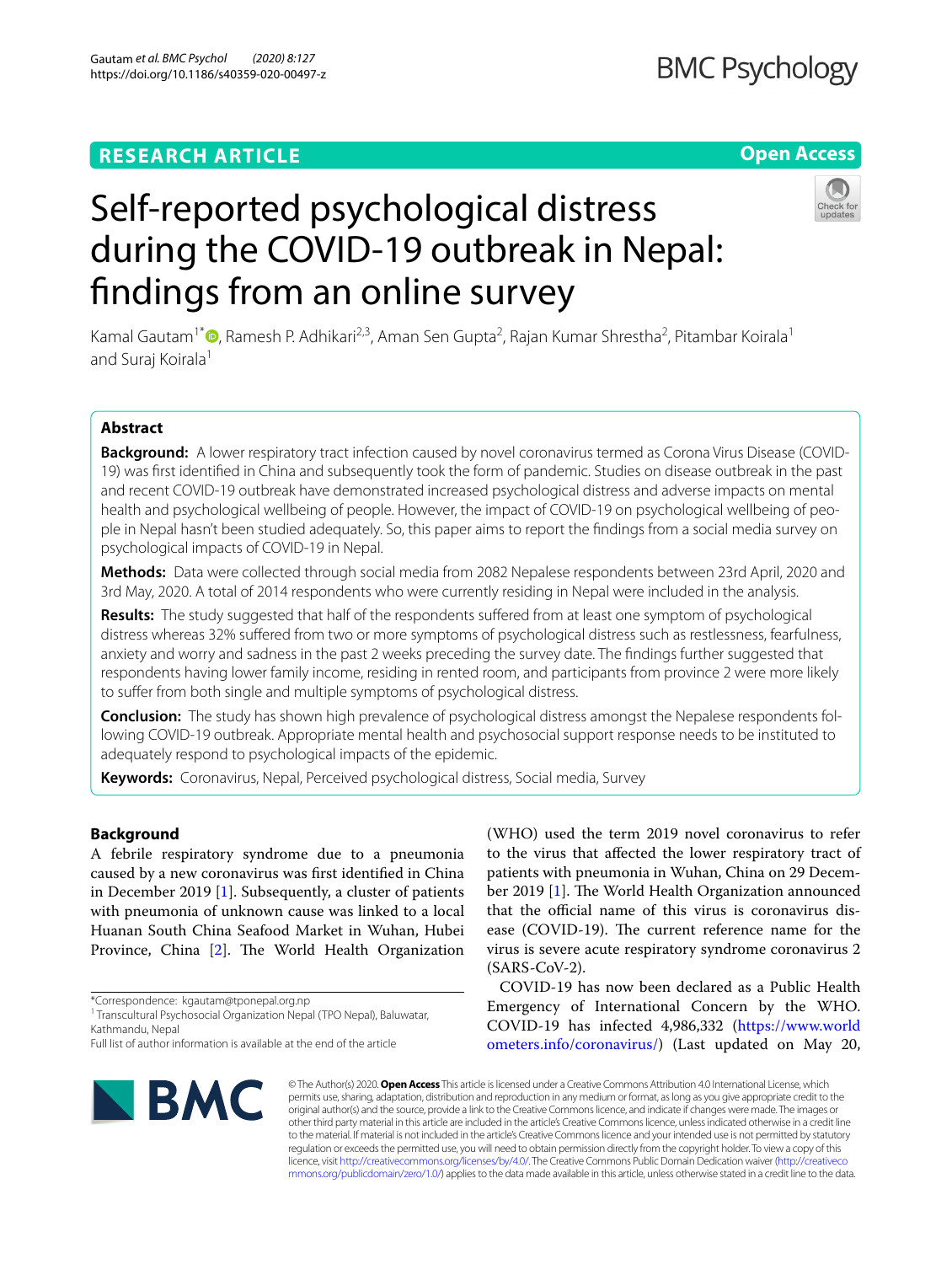2020, 02:21 GMT) people. The number of diagnosed cases of COVID-19 has been increasing rapidly daily and the number of deaths from infection has reached to 324,910 (Last updated: May 20, 2020, 02:21 GMT) globally.

Studies conducted in China following COVID-19 epidemic have demonstrated increasing psychological problems including anxiety, depression and stress in the general population alongside the observed increase in the number of diagnosed cases and deaths from COVID-19 [[3,](#page-9-2) [4\]](#page-9-3). Studies on populations quarantined following disease outbreak have demonstrated increased psychological symptoms  $[5]$  $[5]$ ; stress  $[6]$  $[6]$ ; low mood, irritability and insomnia [\[7](#page-9-6)]; post-traumatic stress symptoms [\[8\]](#page-9-7), anger [[9\]](#page-9-8) and emotional exhaustion [[10](#page-9-9)].

A total of 402 COVID-19 positive cases have been detected in Nepal including 2 deaths till 20<sup>th</sup> May, 2020 (<https://www.worldometers.info/coronavirus/>) (Last updated on May 20, 2020, 02:21 GMT) and WHO has categorized Nepal as a country at-high-risk. Nepal could have been categorized into high-risk due to multiple factors as- increasing number of Nepalese students going to China for higher education, infux of Chinese workers into various development projects in Nepal, large number of people involved in informal sectors, porous border with India and increasing mobility in the aftermath of COVID-19 outbreak  $[11-13]$  $[11-13]$  $[11-13]$ . The Government of Nepal declared a nationwide lockdown with efect from 24th March, 2020 [[14\]](#page-9-12). People have been compelled to stay at home in quarantine and few hundreds in isolation following diagnosis. A review of the international literature on psychological impact of quarantine was conducted by Brooks et al. using 3 electronic databases and included 24 out of 3166 papers initially screened. This review of studies done outside Nepal across 10 countries following Severe Acute Respiratory Syndrome (SARS), Ebola, Middle East Respiratory Syndrome (MERS), H1N1 infuenza and equine infuenza outbreak identifed a number of stressors over quarantine period. These include duration of quarantine, fears of infection, frustration and boredom, inadequate supplies, inadequate information, finances and stigma  $[15]$  $[15]$  $[15]$ .

A number of studies have been conducted on the prevalence of mental disorders in the Nepalese population prior to the epidemic of COVID-19 in the country. A pilot study was conducted as a part of the National Mental Health Survey using MINI International Neuropsychiatric Interview (MINI) tools for adolescents and adults version 7.0.2 in between 2017–2018. It included 1647 participants (1371 adults above 17 years and 276 adolescents aged 13–17 years) from three ecological regions of the country. The study showed that the current prevalence of any form of mental disorders was

12.9%. Similarly, current major depressive disorder was found among 0.7% adolescents and 3.4% adults [\[16](#page-9-14)]. A nationwide cross-sectional study conducted among representative adult sample in Nepal in 2013 using Hospital Anxiety and Depression Scale (HADS) demonstrated the age- and gender-adjusted point prevalences of anxiety and depression as 16.2% and 4.1% respectively [\[17](#page-9-15)]. A systematic review of studies on impact of COVID-19 pandemic on mental health in the general population in various countries including Nepal showed relatively high rates of symptoms of anxiety, depression, post-traumatic stress disorder, psychological distress and stress [\[18](#page-9-16)]. Under this pretext, the psychosocial impacts on Nepalese population need to be studied. However, the impact of COVID-19 on psychosocial wellbeing in Nepal hasn't been studied adequately. So, we aim to explore the impact of COVID-19 on psychological wellbeing of people in Nepal using the social media survey. Hence, assessing the diferent nature of psychological distress and factors associated with them will provide insights into the development and implementation of efective community based psychosocial programs in the community.

#### **Method**

This paper uses data from the COVID-19 social media survey 2020 (Additional fle [1](#page-8-0): Appendix A-Consent and Survey Questionnaire). The main objective of this survey was to understand people's perceptions of COVID-19 and its impact on psychological wellbeing. This survey included information on a wide range of symptoms of psychological distress, perception on COVID-19 along with socio-economic and demographic characteristics. Before starting the survey, a short questionnaire was developed in discussion with diferent stakeholders such as health workers, researcher and academicians. After fnalizing the survey questionnaire, a program was developed on Microsoft forms. The social media survey was done through Facebook which is the widely used social media in Nepal with an extensive reach to a large number of respondents. The survey questionnaire developed on Microsoft forms with an online link was shared through Facebook page of research team at 4 PM on 23rd April, 2020. The link was shared among the network of research team comprising of friends, health workers, civil society organizations, counsellors and other representatives from all provinces in Nepal to ensure representation from across the country. Respondents were requested to attend the survey and to share the online link in their social network. Additionally, they were also requested not to participate more than once in the survey. The survey ended on 3rd May, 2020. The data were accessible to the research team via online link. To anonymize the respondents during the survey, the system didn't require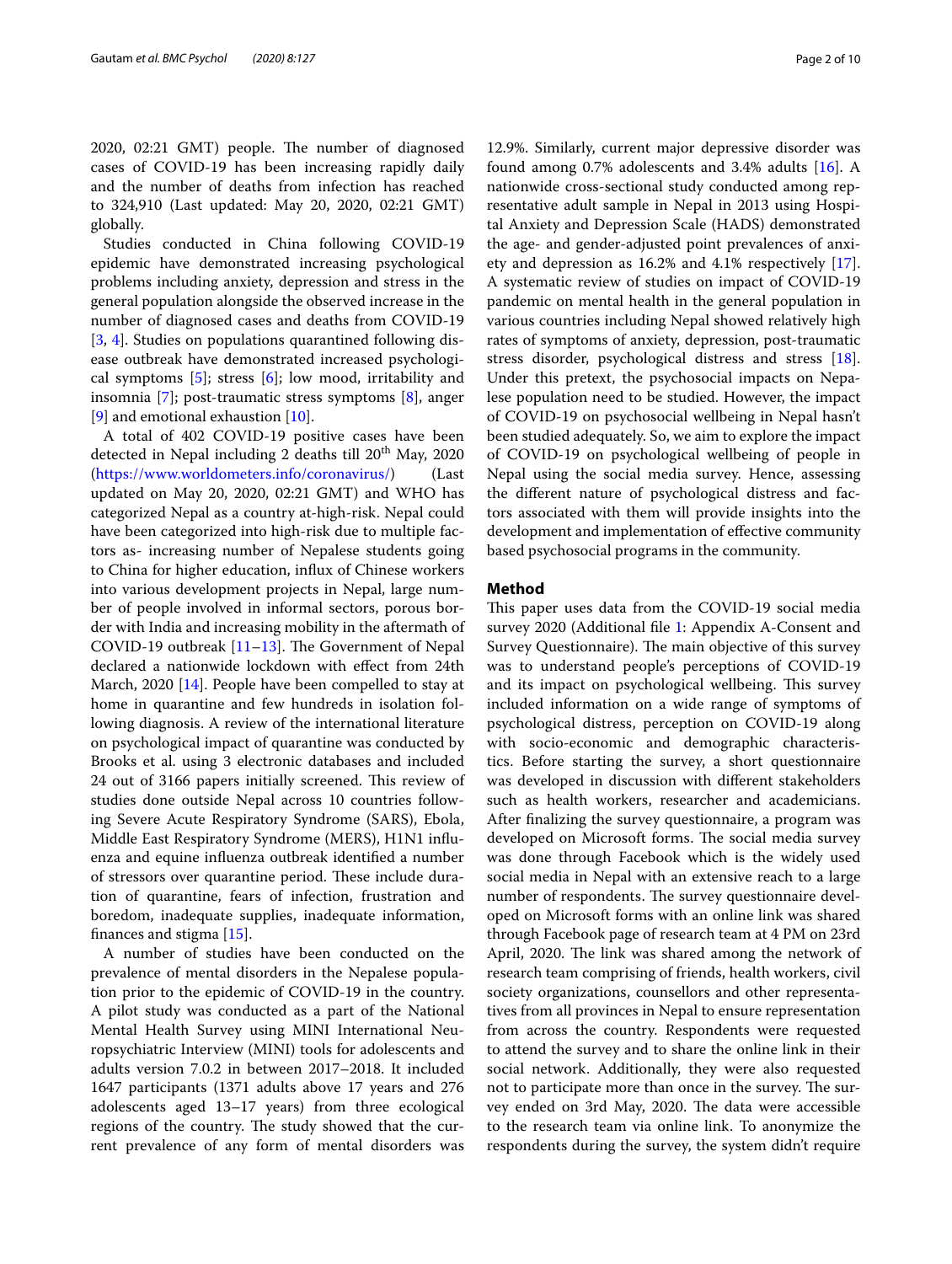respondent's name or email address. The participation of respondents was voluntary, and respondents had the right to decline from the survey after going through objectives. During this period, 2082 Nepalese respondents within and outside the country participated in the survey. Out of them, 2014 respondents were currently residing in Nepal and were considered for this analysis.

Four diferent symptoms of psychological distress experienced by respondents in the last 2 weeks preceding the survey were analyzed to assess the perceived psychological distress. The symptoms of psychological distress preceding the survey were (a) felt restless in recent circumstance (b) became fearful on thinking about recent circumstance; (c) felt anxious and worried; and (d) felt sad. The four items fearfulness, anxiety and worry, restlessness and sadness used in the survey represent most common psychological constructs of anxiety and depression. These were chosen based on the review of literature and consensus amongst the investigators. The responses to each question ranged from never experienced, experienced sometimes, most of the times and always. Based on the responses of each four items, a composite term moderate/severe psychological distress (experience of either most of the times or always in any of the four situations) was generated and treated as a dependent variable. In addition to this experience of multiple symptoms of psychological distress, only one symptom or more than one symptom were generated and treated as dependent variables.

Some potential socioeconomic and demographic confounders such as age; sex; marital status (married and unmarried); children under 2 years and pregnancy in the household; types of current residence (rented house and own house); current occupation (agriculture/labour/ household work, service, business, health worker and student); family income (less than Rs 10,000, Rs 10,000– 20,000, Rs 20,001–50,000 and above Rs 50,000); province (province 1, province 2, Bagmati province excluding Kathmandu valley; only Kathmandu Valley; Gandaki province, province 5, Karnali province and Sudurpashchim province) and ecological region (mountain/hill and terai) were in the adjusted models. The occupational categories in the study have been defned respectively. Agriculture has been defned as any farming related activity. Labour has been defned as any productive work done on a wage basis. Similarly, household work has been defned as routine care activities within a family. Service has been defned herein as any government or non-government job excluding health care. Health worker has been defned as any government or non-government health care professional ranging from non-specialist to specialist. Business has been defned as any form of entrepreneurship. Student has been defned as any individual pursuing his/

her studies. Though health care would generally come under service, health workers have been identifed as a separate category for our study. Health workers in Nepal have been working on frontline to provide various preventive, promotive and treatment services to individuals at-risk and those infected with COVID-19. So, they are presumed to have additional responsibilities and to be under higher levels of stress following the COVID-19 epidemic in Nepal. This is in contrast to other categories within "service". So, the "health workers" have been treated as a category distinct to "service" in the study and then analyzed separately. To identify the possible predictors of psychological distress, logistic regression models were used. All available confounders were adjusted in the fnal model. All the analysis was performed in STATA 14.

#### **Results**

#### **Characteristics of the study population**

Of the total 2014 participants, around 70% were male and majority were residing in their own house (63.4%). Slightly more than one third (35.9%) of the respondent's current occupation was service and more than one third (37.4%) of the respondent's average monthly income ranged from Rs 20,001 to 50,000. Around two-third of the respondents were from hilly and mountainous regions (Table [1\)](#page-3-0).

#### **Perceived psychological distress**

Table [2](#page-4-0) presents the perceived psychological distress of the respondents due to COVID-19 by background characteristics. Around one ffth of the participants reported three diferent symptoms of psychological distress such as fearfulness, anxiety and worry, and sadness. More than one third (35%) of the respondents reported anxiety and worry in the last 2 weeks. Background characteristics indicated that more female than male; respondents having children under 2 years and pregnancy in the household; respondents having agriculture/labour/household work as occupation compared with other occupations; and respondents having lower family income had suffered more from the perceived psychological distress.

In the last 2 weeks, around half of the respondents suffered from at least one symptom of psychological distress whereas around one third (32.2%) sufered from two or more symptoms of psychological distress such as restlessness, fearfulness, anxiety and worry, and sadness. Disaggregated analysis suggested that females; respondents having children under 2 years and pregnancy in the household; and respondents having lower family income had suffered more from either at least one or two or more symptoms of psychological distress (Table [3](#page-5-0)).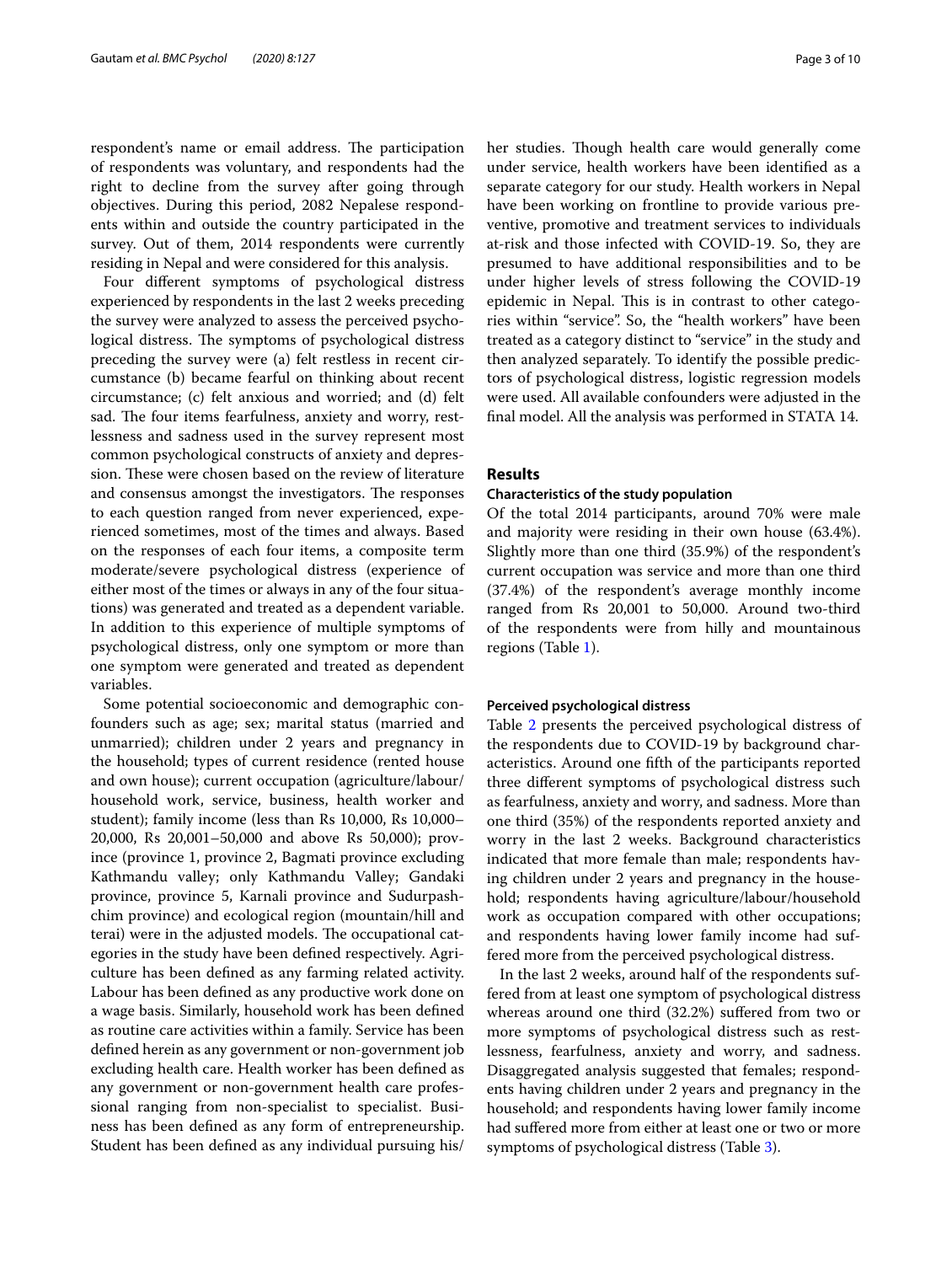<span id="page-3-0"></span>**Table 1 Sociodemographic characteristics of study participants**

| <b>Background characteristics</b>                        | %     | N    |
|----------------------------------------------------------|-------|------|
| Sex                                                      |       |      |
| Male                                                     | 69.5  | 1400 |
| Female                                                   | 30.5  | 614  |
| Age groups                                               |       |      |
| Less than 25 years                                       | 13.2  | 266  |
| $25 - 30$ years                                          | 28.4  | 572  |
| $31 - 35$ years                                          | 23.6  | 476  |
| 36-40 years                                              | 15.5  | 312  |
| Above 40 years                                           | 19.3  | 388  |
| Marital status                                           |       |      |
| Unmarried                                                | 30.2  | 608  |
| Married                                                  | 69.8  | 1406 |
| Children under 2 years and pregnancy in the<br>household |       |      |
| Pregnancy only                                           | 5.9   | 119  |
| Children under 2 years only                              | 17.4  | 350  |
| Pregnancy and children under 2 years                     | 7.0   | 140  |
| Neither                                                  | 69.8  | 1405 |
| Current residence                                        |       |      |
| Own house                                                | 63.4  | 1277 |
| Rented room/house                                        | 36.6  | 737  |
| Occupation                                               |       |      |
| Agriculture/labour/household work                        | 9.6   | 193  |
| Service                                                  | 35.9  | 724  |
| <b>Business</b>                                          | 8.1   | 164  |
| Health worker                                            | 20.2  | 407  |
| Student                                                  | 13.8  | 278  |
| Other                                                    | 12.4  | 248  |
| Family monthly income                                    |       |      |
| Less than 10,000                                         | 12.2  | 245  |
| 10,000-20,000                                            | 23.6  | 475  |
| 20,001-50,000                                            | 37.4  | 753  |
| Above 50,000                                             | 26.9  | 541  |
| Province                                                 |       |      |
| Province 1                                               | 8.8   | 178  |
| Province 2                                               | 7.5   | 151  |
| Bagmati Province (only capital city)                     | 37.3  | 752  |
| Bagmati Province (excluding capital city)                | 8.4   | 215  |
| Gandaki Province                                         | 10.7  | 207  |
| Province 5                                               | 10.3  | 159  |
| Karnali Province                                         | 7.9   | 182  |
| Sudurpashchim Province                                   | 9.0   | 170  |
| Ecological zone                                          |       |      |
| Hill/mountain                                            | 66.6  | 1341 |
| Terai                                                    | 33.4  | 673  |
| Total                                                    | 100.0 | 2014 |

#### **Factors associated with psychological distress**

Table [4](#page-6-0) provides the results from analyses of adjusted and unadjusted associations of diferent socio-economic characteristics with the experience of single or multiple symptoms of psychological distress. Adjusted logistic regression model indicated that respondents residing in rented room increased the odds of sufering from both single (Adjusted OR 1.56, CI: 1.28–1.91) and multiple symptoms of psychological distress (Adjusted OR 1.54, CI: 1.24–1.90). Similarly, people residing in province 2 were more likely to sufer from both single (Adjusted OR 1.80, CI: 1.12–2.89) and multiple (Adjusted OR 1.79, CI: 1.12–2.87) symptoms of psychological distress whereas the participants residing in Bagmati province (excluding capital city) were less likely to sufer from both single (Adjusted OR 0.62, CI: 0.39–0.98) and multiple symptoms of psychological distress (Adjusted OR 0.57, CI: 0.34–0.94). Increase in the monthly income of the households reduced the odds of sufering from either single (Adjusted OR 0.29, CI: 0.20–0.41) or multiple symptoms of psychological distress (Adjusted OR 0.25, CI: 0.18–0.36).

#### **Discussion**

This social media survey has generated evidence related to the impact of COVID-19 on psychological wellbeing of people in Nepal. There are limited academic studies which have studied the impact of COVD-19 pandemic on the mental health and psychological wellbeing of people [[19\]](#page-9-17). To the best of our knowledge, this study is the first large scale survey of psychological distress in the Nepalese population following the COVID-19 outbreak. Due to the way the survey was constructed, all participants completed all items, which was a further strength of the study.

The study suggests that half of the respondents suffered from at least one symptom of psychological distress whereas 32% sufered from two or more symptoms of psychological distress such as restlessness, fearfulness, anxiety and worry, and sadness in the past 2 weeks preceding the survey date. The findings further suggest that respondents having lower family income, residing in rented room, and participants from province 2 were more likely to sufer from both single and multiple symptoms of psychological distress. On the other hand, health workers, those currently involved in regular service, and the respondents from the Bagmati province (excluding capital city) were less likely to sufer from either single or multiple symptoms of psychological distress.

The outbreak of COVID-19 has raised concerns about the potential for a widespread increase in mental health issues [[20](#page-9-18)[–22](#page-9-19)]. People could experience fear of death,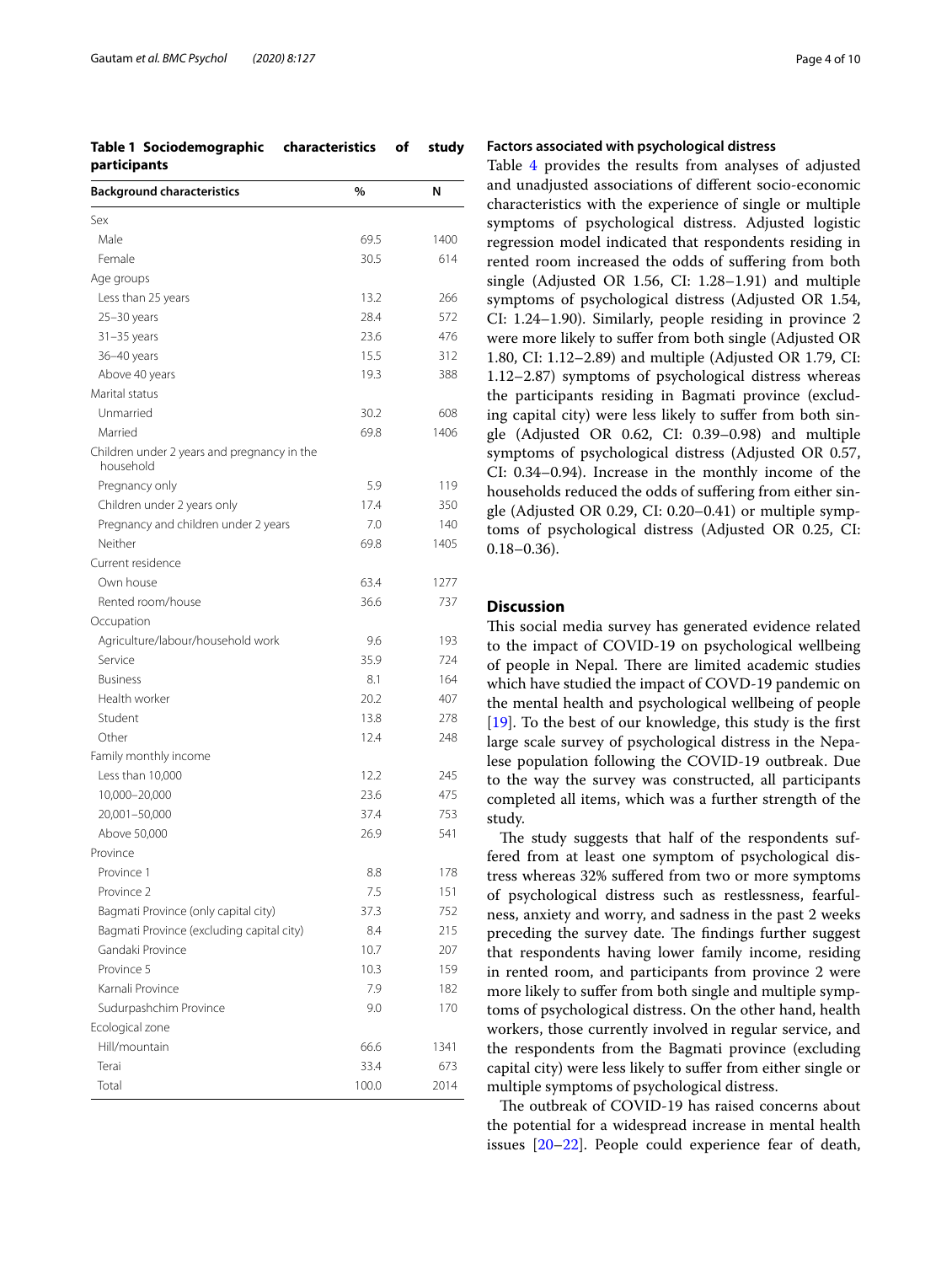# <span id="page-4-0"></span>**Table 2 Perceived psychological distress due to COVID-19**

| <b>Background characteristics</b>                        | Moderate/severe psychological distress |                 |                          |             | N    |
|----------------------------------------------------------|----------------------------------------|-----------------|--------------------------|-------------|------|
|                                                          | Restlessness (%)                       | Fearfulness (%) | Anxiety<br>and worry (%) | Sadness (%) |      |
| Sex                                                      |                                        |                 |                          |             |      |
| Male                                                     | 17.7                                   | 16.9            | 34.6                     | 27.7        | 1400 |
| Female                                                   | 20.0                                   | 21.3            | 37.3                     | 31.4        | 614  |
| Age group                                                |                                        |                 |                          |             |      |
| Less than 25 years                                       | 20.7                                   | 24.4            | 39.5                     | 35.0        | 266  |
| 25-30 years                                              | 18.2                                   | 16.1            | 35.5                     | 30.1        | 572  |
| $31 - 35$ years                                          | 17.6                                   | 18.1            | 35.5                     | 28.2        | 476  |
| 36-40 years                                              | 21.8                                   | 20.5            | 40.7                     | 30.4        | 312  |
| Above 40 years                                           | 15.5                                   | 15.5            | 28.1                     | 22.4        | 388  |
| Marital status                                           |                                        |                 |                          |             |      |
| Unmarried                                                | 20.4                                   | 18.3            | 37.5                     | 32.6        | 608  |
| Married                                                  | 17.6                                   | 18.2            | 34.5                     | 27.2        | 1406 |
| Children under 2 years and pregnancy in the<br>household |                                        |                 |                          |             |      |
| Pregnancy only                                           | 18.5                                   | 20.2            | 35.3                     | 26.9        | 119  |
| Children under 2 years only                              | 20.0                                   | 17.1            | 39.7                     | 30.0        | 350  |
| Pregnancy and children under 2 years                     | 21.4                                   | 19.3            | 37.9                     | 33.6        | 140  |
| Neither                                                  | 17.7                                   | 18.2            | 34.1                     | 28.3        | 1405 |
| Current residence                                        |                                        |                 |                          |             |      |
| Own house                                                | 16.7                                   | 17.4            | 31.3                     | 26.3        | 1277 |
| Rented room/house                                        | 21.4                                   | 19.7            | 42.6                     | 33.2        | 737  |
| Occupation                                               |                                        |                 |                          |             |      |
| Agriculture/labour/household work                        | 32.6                                   | 26.4            | 54.4                     | 40.4        | 193  |
| Service                                                  | 13.8                                   | 15.9            | 30.9                     | 25.0        | 724  |
| <b>Business</b>                                          | 24.4                                   | 20.7            | 31.1                     | 31.7        | 164  |
| Health worker                                            | 13.3                                   | 14.5            | 28.0                     | 22.4        | 407  |
| Student                                                  | 23.4                                   | 22.3            | 41.7                     | 38.1        | 278  |
| Other                                                    | 19.8                                   | 18.5            | 41.5                     | 29.4        | 248  |
| Family monthly income                                    |                                        |                 |                          |             |      |
| Less than 10,000                                         | 32.7                                   | 29.0            | 54.7                     | 44.1        | 245  |
| 10,000-20,000                                            | 22.1                                   | 21.5            | 48.6                     | 37.3        | 475  |
| 20,001-50,000                                            | 14.1                                   | 15.7            | 30.3                     | 26.7        | 753  |
| Above 50,000                                             | 14.8                                   | 14.0            | 22.2                     | 17.6        | 541  |
| Province                                                 |                                        |                 |                          |             |      |
| Province 1                                               | 19.1                                   | 18.0            | 38.8                     | 30.9        | 178  |
| Province 2                                               | 27.2                                   | 32.5            | 51.7                     | 41.7        | 151  |
| Bagmati Province (only Capital city)                     | 17.7                                   | 16.6            | 35.5                     | 27.4        | 752  |
| Bagmati Province (excluding Capital city)                | 14.0                                   | 12.1            | 31.8                     | 24.7        | 215  |
| Gandaki Province                                         | 17.4                                   | 20.3            | 32.6                     | 28.0        | 207  |
| Province 5                                               | 20.8                                   | 22.0            | 26.6                     | 31.4        | 159  |
| Karnali Province                                         | 23.1                                   | 23.6            | 35.2                     | 34.1        | 182  |
| Sudurpashchim Province                                   | 12.9                                   | 8.8             | 35.2                     | 20.0        | 170  |
| Ecological zone                                          |                                        |                 |                          |             |      |
| Hill/mountain                                            | 12.6                                   | 16.9            | 35.0                     | 28.1        | 1341 |
| Terai                                                    | 20.1                                   | 21.0            | 36.3                     | 30.3        | 673  |
| Total                                                    | 18.4                                   | 18.2            | 35.4                     | 28.8        | 2014 |

Only the percentage of individuals having distress has been included in the table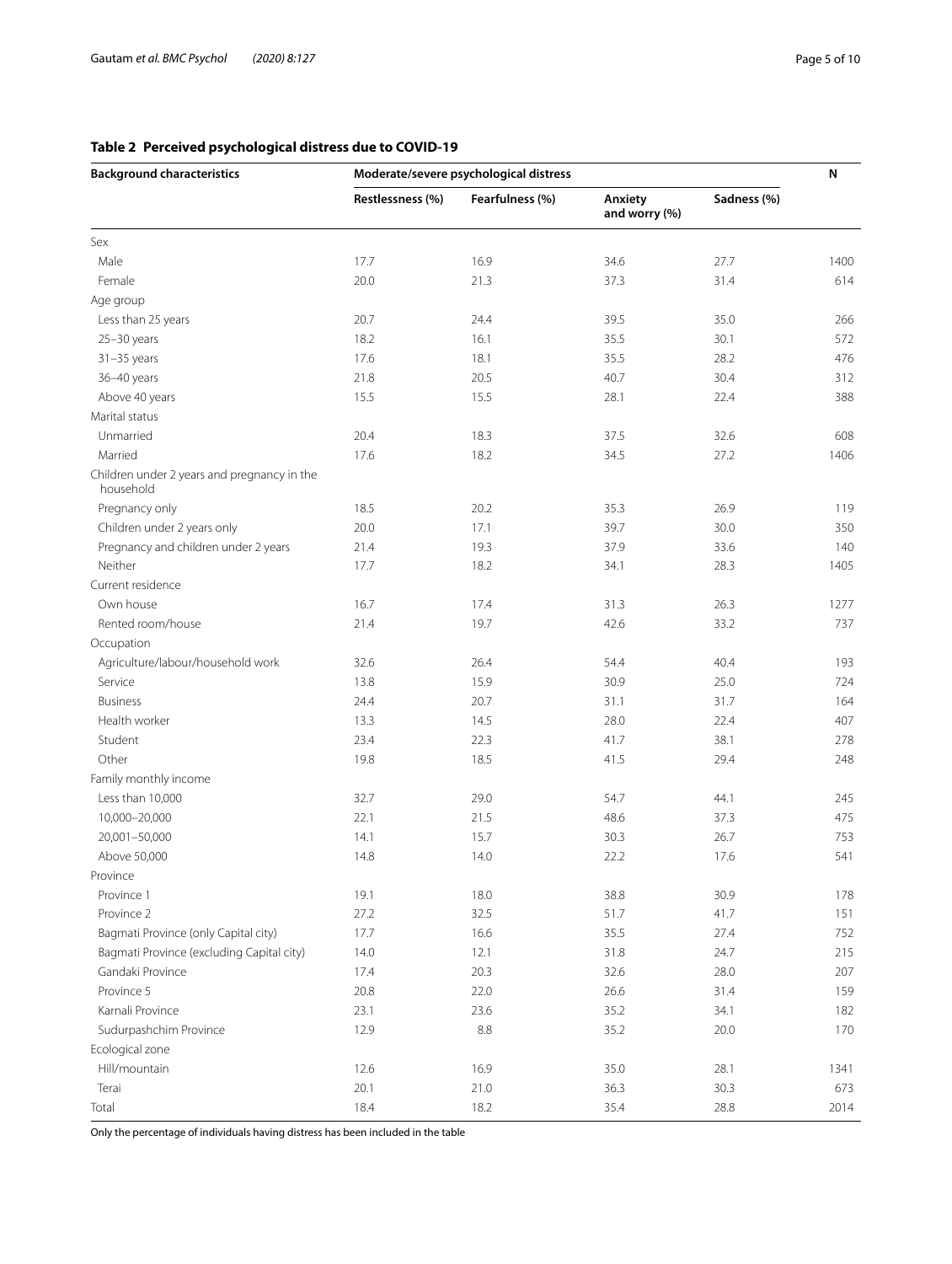## **Background characteristics At least one symptom (restlessness/ fearfulness/anxiety and worry/sadness) (%) N Two or more symptoms (restlessness/ fearfulness/anxiety and worry/sadness) (%) N** Sex Male 19 1400 30.7 1400 30.7 1400 30.7 1400 30.7 1400 30.7 1400 30.7 1400 30.7 1400 30.7 1400 30.7 1400 30.7 1400 30.7 1400 30.7 1400 30.7 1400 30.7 1400 30.7 1400 30.7 1400 30.7 1400 30.7 1400 30.7 1400 30.7 1400 30.7 150 Female 53.7 614 35.5 614 Age group Less than 25 years 58.6 266 39.8 266 25–30 years 672 to the state of the state of the state of the state of the state of the state of the state of the state of the state of the state of the state of the state of the state of the state of the state of the stat 31–35 years 1988 and 1988 and 1989 and 1989 and 1989 and 1989 and 1989 and 1989 and 1989 and 1989 and 1989 and 19 36–40 years 30 30 312 34.9 312 34.9 312 34.9 312 34.9 312 34.9 312 34.9 312 34.9 312 34.9 312 34.9 312 34.9 312 34.9 312 34.9  $\frac{31}{2}$ Above 40 years 42.0 388 24.2 388 Marital status Unmarried 53.6 608 36.5 608 Married 48.3 1406 30.3 1406 Children under 2 years and pregnancy in the household Pregnancy only 119 32.0 119 32.0 119 32.0 119 32.0 119 32.0 119 32.0 119 32.0 119 32.0 119 32.0 119 32.0 119 32.0 119 32.0 119 32.0 119 32.0 119 32.0 119 32.0 119 32.0 119 32.0 119 32.0 119 32.0 119 32.0 119 32.0 119 32.0 Children under 2 years only 52.0 350 35.0 350 Pregnancy and children under 2 years 48.0 140 31.0 140 31.0 140 31.0 Neither 49.0 1405 31.0 1405 Current residence Own house 1277 28.9 1277 28.9 1277 28.9 1277 28.9 1277 28.9 1277 28.9 1277 28.9 1277 28.9 1277 28.9 1277 28.9 1277 28.9 1277 28.9 1277 28.9 1277 28.9 1277 28.9 1277 28.9 1277 28.9 1277 28.9 1277 28.9 1277 28.9 1277 28.9 12 Rented room/house 56.7 737 37.9 737 Occupation Agriculture/labour/household work and the set of the set of the set of the set of the set of the set of the set of the set of the set of the set of the set of the set of the set of the set of the set of the set of the set Service 2008 1224 26.5 724 26.5 724 26.5 724 26.5 724 26.5 724 26.5 724 26.5 724 26.5 724 26.5 724 26.5 724 26.5 724 Business 48.2 164 32.9 164 Health worker 39.1 407 22.6 407 Student 60.8 278 43.5 278 Other 55.6 248 37.5 248 Family monthly income Less than 10,000 71.8 245 57.1 245 10,000–20,000 62.5 475 42.7 475 20,001–50,000 45.2 753 25.9 753 Above 50,000 35.5 541 20.3 541 Province Province 1 53.4 178 35.4 178 Province 2 151 48.3 151 48.3 151 48.3 151 48.3 151 48.3 151 48.3 151 48.3 151 48.3 151 48.3 151 48.3 151 48.3 151 48.3 151 48.3 151 48.3 151 48.3 151 48.3 151 48.3 151 48.3 151 48.3 151 48.3 151 48.3 151 48.3 151 48.3 151 Bagmati Province (only Capital city) 48.8 752 31.6 752 31.6 Bagmati Province (excluding Capital city) 40.6 170 22.4 170 Gandaki Province 215 24.2 215 24.2 215 24.2 215 24.2 215 24.2 215 24.2 215 24.2 215 24.2 215 24.2 215 24.2 215 Province 5 207 200 207 28.0 207 28.0 207 28.0 207 28.0 207 28.0 207 208 207 207 207 207 207 207 207 207 207 20 Karnali Province 53.5 159 37.1 159 Sudurpashchim Province 52.7 182 36.8 182 Ecological zone Hill/mountain 1341 49.2 1341 30.8 1341 49.2 1341 49.2 1341 50.8 1341 50.8 1341 50.8 1341 50.8 1341 50.8 1341 50.8 1341 50.8 1341 50.8 1341 50.8 1341 50.8 1341 50.8 1341 50.8 1341 50.8 1341 50.8 1341 50.8 1341 50.8 1341 50. Terai 51.3 673 34.8 673 674 673 674 673 51.3 673 72 673 734.8 673 734.8 673 734.8 673 734.8 673 735 735 736 73 Total 49.9 2014 32.2 2014

# <span id="page-5-0"></span>**Table 3 Multiple symptoms of psychological distress during COVID-19**

Only the percentage of individuals having distress has been included in the table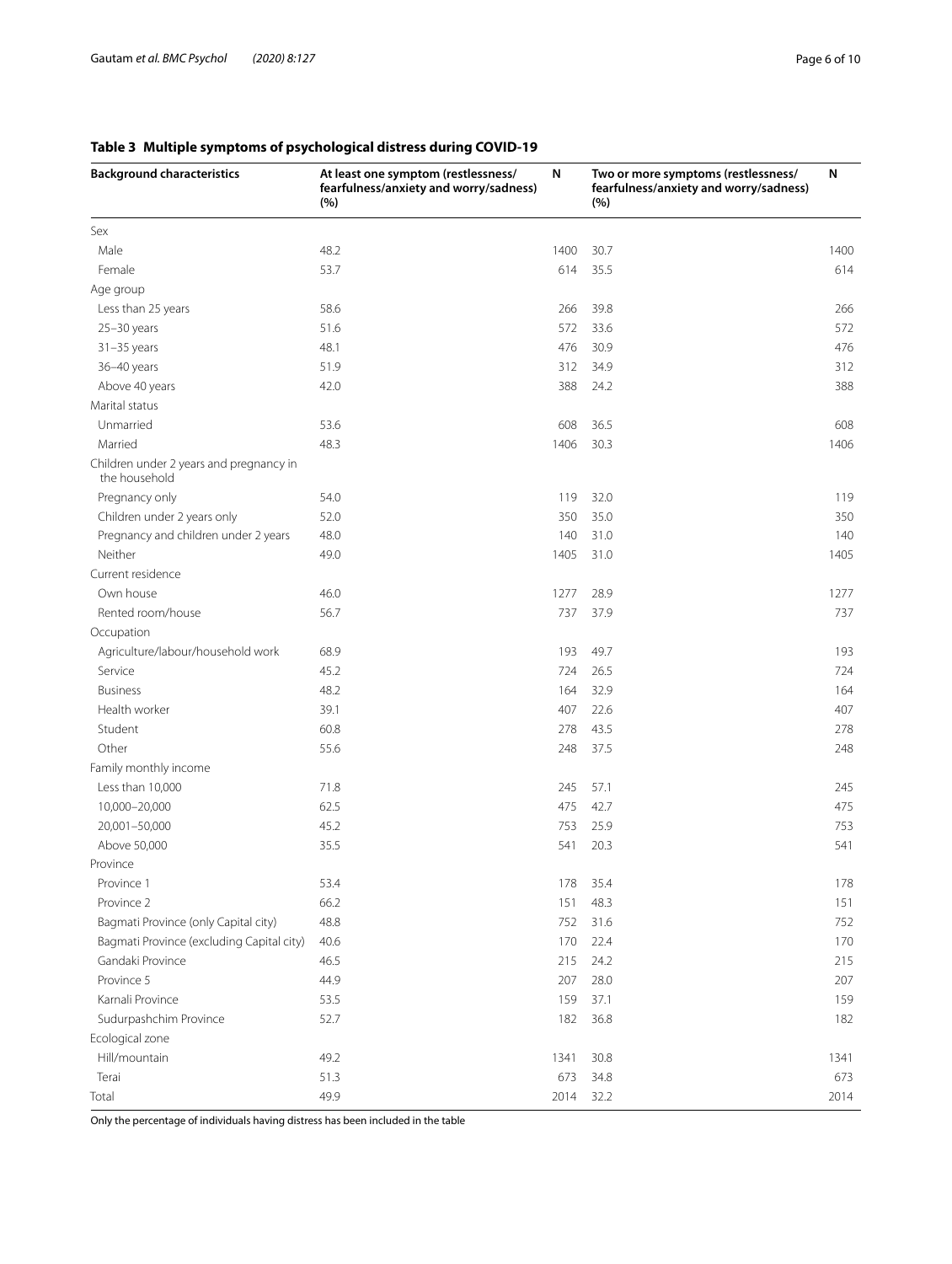### <span id="page-6-0"></span>**Table 4 Factors associated with psychological distress during COVID-19**

| <b>Background characteristics</b>                        | At least one symptom    |                       | Two or more symptoms    |                             |
|----------------------------------------------------------|-------------------------|-----------------------|-------------------------|-----------------------------|
|                                                          | Unadjusted              | Adjusted <sup>a</sup> | Unadjusted              | <b>Adjusted<sup>a</sup></b> |
|                                                          | OR (95% CI)             | OR (95% CI)           | OR (95% CI)             | OR (95% CI)                 |
| Sex                                                      |                         |                       |                         |                             |
| Male                                                     | $0.79*$ (0.66-0.96)     | $0.80*$ (0.65-0.99)   | $0.81*$ (0.67-0.99)     | $0.81(0.65 - 1.02)$         |
| Age                                                      | $0.98***$ (0.97-0.99)   | $0.99(0.98 - 1.01)$   | $0.98***$ (0.97-0.99)   | $1.00(0.98 - 1.01)$         |
| Marital status                                           |                         |                       |                         |                             |
| Unmarried                                                |                         |                       |                         |                             |
| Married                                                  | $0.81*$ (0.67-0.98)     | $1.05(0.81 - 1.36)$   | $0.76**$ (0.62-0.92)    | $0.96(0.73 - 1.26)$         |
| Children under 2 years and pregnancy in the<br>household |                         |                       |                         |                             |
| Neither                                                  |                         |                       |                         |                             |
| Pregnancy only                                           | $0.95(0.65 - 1.38)$     | $0.88(0.59 - 1.32)$   | $1.06(0.71 - 1.58)$     | $0.99(0.64 - 1.52)$         |
| Children under 2 years only                              | $1.11(0.88 - 1.40)$     | $1.00(0.77 - 1.29)$   | $1.18(0.92 - 1.51)$     | $1.07(0.81 - 1.40)$         |
| Pregnancy and children under 2 years                     | $1.23(0.87 - 1.74)$     | $1.18(0.81 - 1.71)$   | $1.00(0.69 - 1.45)$     | $0.92(0.62 - 1.38)$         |
| Current residence                                        |                         |                       |                         |                             |
| Own house                                                |                         |                       |                         |                             |
| Rented room/house                                        | $1.54***$ $(1.28-1.85)$ | $1.56***(1.28-1.91)$  | $1.50***(1.24-1.82)$    | $1.54***(1.24-1.90)$        |
| Occupation                                               |                         |                       |                         |                             |
| Agriculture/labour/household work                        |                         |                       |                         |                             |
| Service                                                  | $0.37***$ (0.26-0.52)   | $0.58**$ (0.40-0.85)  | $0.36***$ $(0.26-0.51)$ | $0.61***$ (0.42-0.87)       |
| <b>Business</b>                                          | $0.42***$ (0.27-0.65)   | $0.68(0.43 - 1.08)$   | $0.50***$ $(0.32-0.76)$ | $0.89(0.56 - 1.42)$         |
| Health worker                                            | $0.29***$ (0.20-0.42)   | $0.42***$ (0.28-0.62) | $0.30***$ (0.20-0.43)   | $0.45***$ (0.30-0.68)       |
| Student                                                  | $0.70(0.47 - 1.03)$     | $0.74(0.48 - 1.14)$   | $0.78(0.54 - 1.13)$     | $0.80(0.53 - 1.23)$         |
| Other                                                    | $0.57**$ (0.38-0.84)    | $0.83(0.54 - 1.26)$   | $0.61***$ (0.41-0.89)   | $0.90**$ (0.59-1.36)        |
| Family monthly income                                    |                         |                       |                         |                             |
| Less than 10,000                                         |                         |                       |                         |                             |
| 10,000-20,000                                            | $0.65***$ (0.47-0.91)   | $0.72(0.51 - 1.02)$   | $0.56***(0.41-0.76)$    | $0.60**$ (0.43-0.83)        |
| 20,001-50,000                                            | $0.32***$ (0.24-0.44)   | $0.42***$ (0.30-0.59) | $0.26***$ (0.19-0.35)   | $0.34***$ (0.24-0.47)       |
| Above 50,000                                             | $0.22***$ (0.16-0.30)   | $0.29***$ (0.20-0.41) | $0.19***$ (0.14-0.27)   | $0.25***$ (0.18-0.36)       |
| Province                                                 |                         |                       |                         |                             |
| Province 1                                               |                         |                       |                         |                             |
| Province 2                                               | $1.71***$ (1.09-2.68)   | $1.80*$ (1.12-2.89)   | $1.71*$ (1.10-2.66)     | $1.79*$ (1.12-2.87)         |
| Bagmati Province (only Capital city)                     | $0.83(0.60 - 1.16)$     | $0.88(0.59 - 1.31)$   | $0.85(0.60 - 1.19)$     | $0.97(0.64 - 1.49)$         |
| Bagmati Province (excluding Capital city)                | $0.59*$ (0.39-0.91)     | $0.62*$ (0.39-0.98)   | $0.53***$ (0.33-0.84)   | $0.57*$ (0.34-0.94)         |
| Gandaki Province                                         | $0.76(0.51 - 1.13)$     | $0.83(0.53 - 1.30)$   | $0.58*(0.38-0.90)$      | $0.68(0.41 - 0.11)$         |
| Province 5                                               | $0.71(0.48 - 1.07)$     | $0.80(0.53 - 1.22)$   | $0.71(0.46 - 1.09)$     | $0.81(0.51 - 1.28)$         |
| Karnali Province                                         | $1.00(0.65 - 1.54)$     | $1.03(0.63 - 1.68)$   | $1.08(0.69 - 1.68)$     | $1.21(0.72 - 1.02)$         |
| Sudurpashchim Province                                   | $0.98(0.64 - 1.48)$     | $1.02(0.66 - 1.57)$   | $1.06(0.69 - 1.64)$     | $1.13(0.72 - 1.79)$         |
| Ecological zone                                          |                         |                       |                         |                             |
| Hill/mountain                                            |                         |                       |                         |                             |
| Terai                                                    | $1.08(0.90 - 1.31)$     | $0.99(0.75 - 1.32)$   | $1.19(0.98 - 1.45)$     | $1.12(0.83 - 1.52)$         |

OR, odd ratio; CI, confdence interval

\**p*<0.05; \*\**p*<0.01; \*\*\**p*<0.001

<sup>a</sup> adjusted for sex, marital status, children under 2 years and pregnancy in the household, current residence, occupation and family monthly income

fear of getting oneself or their family infected, anxiety, anger, depressive symptoms, and other mental health concerns during this pandemic outbreak [[23](#page-9-20)]. COVID-19

pandemic outbreak could have negative impact on psychological and mental health of people, for instance psychological distress, mental health issues, grief, shame,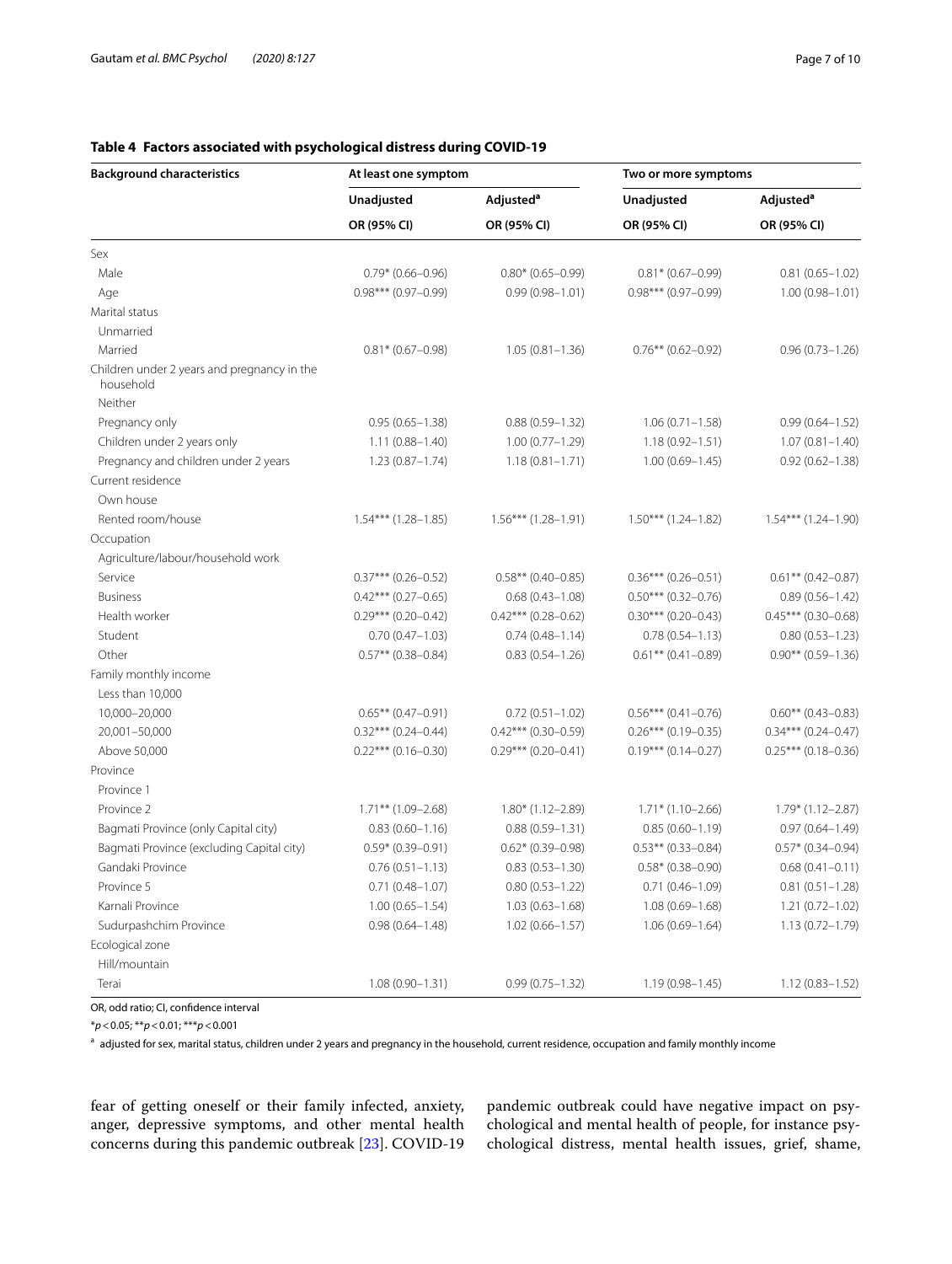helplessness, hopelessness, posttraumatic symptoms, substance abuse, panic attacks, stress, anxiety, depression, loneliness, ambivalence, fear, anger, stigma and worry towards socioeconomic status [\[24](#page-9-21)]. Similar fndings have been replicated in our study. Our study has also revealed increased prevalence of psychological distress such as restlessness, fearfulness, anxiety and worry, and sadness among the participants following COVID-19 outbreak. The prevalence of symptoms of psychological distress seem to have increased following COVID-19 outbreak and lockdown when compared to data available from existing literature prior to the epidemic. A nationwide cross sectional study conducted among Nepalese adults between 18–65 years showed the age- and genderadjusted prevalence of anxiety, depression and co-morbid anxiety and depression as 16.1, 4.2 and 5.9% respectively [[17\]](#page-9-15). However, the data is comparable to other humanitarian settings as major earthquake of 2015. A representative cluster sample survey conducted by TPO Nepal four months post-earthquake in three afected districts demonstrated elevated rates for depression (34.3%) and anxiety (33.8%) which were higher than prior epidemiologic surveys conducted using similar measures [[25\]](#page-9-22).

Our study has demonstrated that the prevalence of psychological distress is higher among households with low income and those residing in rented room/house. Poverty and low socioeconomic status are identifed factors associated with poor mental health and increased psychological distress [[26](#page-9-23)]. A systematic review of the epidemiological literature on common mental disorders and poverty in low-and middle-income countries found that of the 115 studies reviewed, over 70% reported positive associations between a variety of poverty measures and common mental disorders  $[27]$  $[27]$ . The finding of our survey is consistent with the fndings from systematic review.

Similarly, the prevalence of psychological distress has been higher among female than male. This is consistent with the fnding from previous studies. Epidemiological surveys have consistently documented signifcantly higher rates of internalizing disorders as anxiety and mood disorders among women than men [[28–](#page-9-25)[31\]](#page-9-26). Our study focused on symptoms of psychological distress characteristic of internalizing disorders as restlessness, fearfulness, anxiety and worry, and sadness. Thus, our fnding on greater prevalence of psychological distress is similar to the fndings from the epidemiological surveys on gender diferences on internalizing disorders.

Our study has demonstrated lower prevalence of psychological distress amongst the health workers and those having service as an occupation. Service category includes banking, education, communication, engineering and construction works, etc. Similarly, health workers include Auxiliary Health Workers (AHWs), Health Assistants (HAs), Auxiliary Nurse Midwives (ANMs), Staf Nurses (SNs) and medical doctors. Poor quality employment, such as employment with no or short-term contracts, and jobs with low reward and control at work, have signifcant harmful impacts on mental health [[32\]](#page-9-27). Conversely, job security and a sense of control at work are protective of good mental health [[33](#page-9-28), [34\]](#page-9-29). Health workers and respondents enrolled in service have relatively better job securities and sense of control than other occupations as labour including students who are dependent. This might have contributed to lower prevalence of psychological distress among health workers and individuals enrolled in service. Contrastingly, studies from China on mental health impacts of COVID-19 on health professionals demonstrated increasing psychological problems including anxiety, depression and stress with increase in the number of diagnosed cases and deaths from the disease  $[3, 4]$  $[3, 4]$  $[3, 4]$  $[3, 4]$  $[3, 4]$ . This might be due to the fact that Nepal is at the beginning of epidemic with limited number of cases diagnosed with COVID-19 and health system being far less overwhelmed than China where thousands of cases had been detected positive.

Additionally, our study has demonstrated higher prevalence of psychological distress in respondents from Province 2. A study entitled "Provincial Comparison of Development Status in Nepal: An Analysis of Human Development Trend for 1996 to 2026" demonstrated that the province had lower HDI, lowest literacy rate, lower per capita income and lowest increment in HDI between 1996 to 2011 [[35\]](#page-9-30). Education and HDI are signifcant social determinants of mental health. Similarly, gender disparities, poor women empowerment, gender discrimination and limited access of women to income generating activities are other associated factors contributing to poor socioeconomic status. Since these social determinants are adverse in Province 2, it is pertinent that respondents from this province reported having higher prevalence of psychological distress over past 2 weeks of the study period. Province 2 lies adjacent to border of India and has a high infux of migrant workers and Indian citizens to Nepal for various purposes  $[36]$  $[36]$ . This puts the province into ongoing risk of COVID-19 transmission. Additionally, the status of quarantine and isolation centres in the province are not satisfactory. A number of newspaper articles and reports from the province refect lack of access to basic health and sanitation facilities; lack of personal protective gears; poor security and lack of hygienic food in the quarantine and isolation centres. Similarly, the health facilities and health indicators in the province are already in a poor state [\[37](#page-9-32)]. All these factors might have accounted for increase in odds of distress in respondents from Province 2.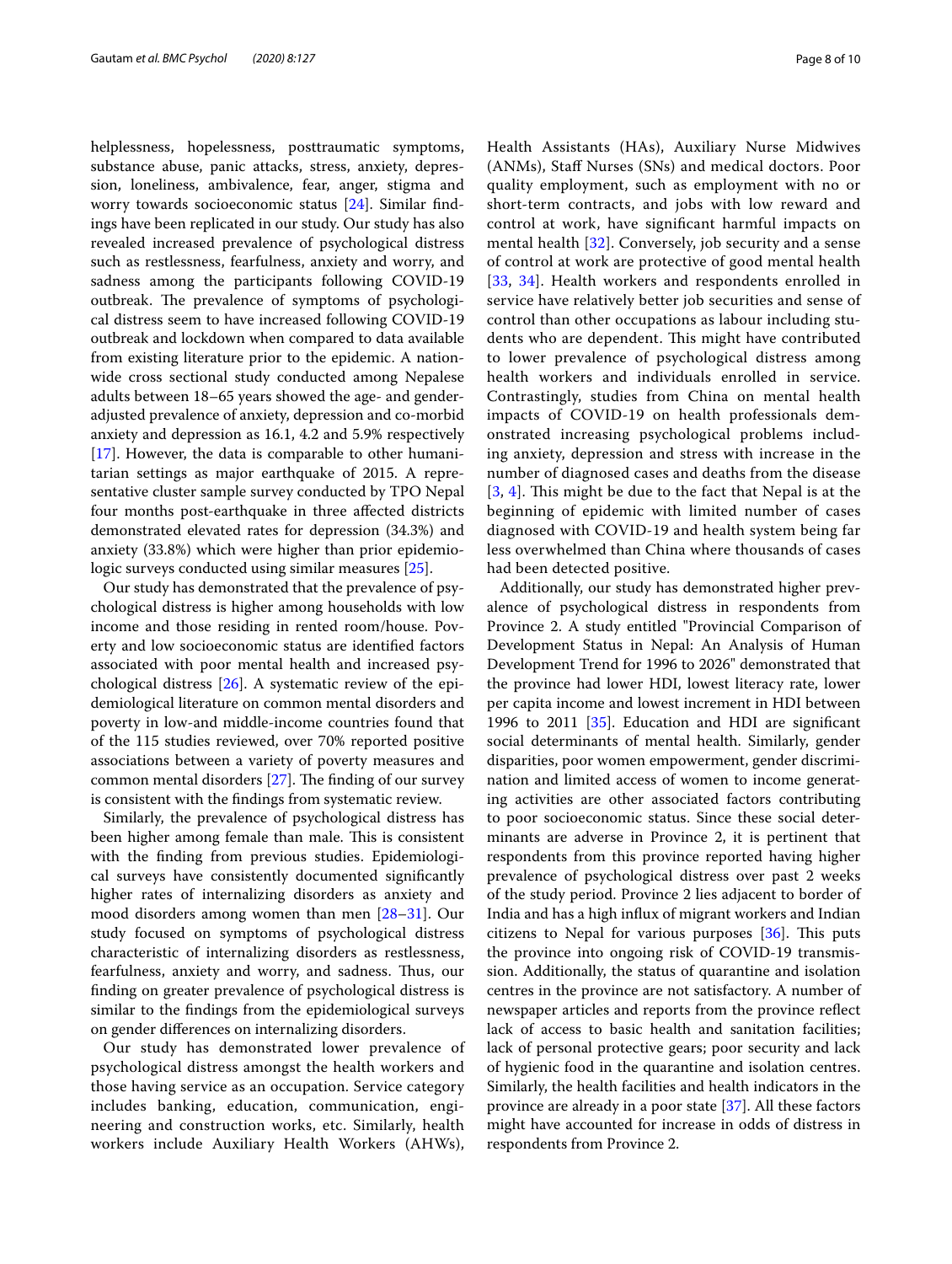#### **Limitations**

The study has several limitations. First, the survey was done online and included people using social media within the network of investigators. Thus, the survey might not represent a larger population outside the social network of investigators and not using social media. Secondly, the study did not use standardized tool for anxiety and depression and has used only four constructs of psychological distress. This might not give accurate measures for anxiety and depression. The study might also have missed many other symptoms of psychological distress which the respondents could have manifested. Third, since this was a cross-sectional study, analyzing the causal relationship was not possible. Fourth, some of the possible predictors such as caste/ethnicity and education were not included in the survey questionnaire and thus their interpretation could not be done. Fifth, the study did not assess level of functioning and correlate with the presence of one or more symptoms of psychological distress in respondents. Therefore, it could not specify whether the psychological distress had resulted in impairment of socio-occupational functioning. Sixth, the investigators had no control over the respondents attending the survey more than once. This might have resulted in repetitive participation in the survey and duplication of data. Seventh, since the study did not defne the focus population for the survey and the online link was recirculated in chain, the interpretation of results might be quiet tricky. Additionally, between the group diferences was not hypothesized prior and could not be analyzed.

#### **Implications**

A major adverse consequence of the COVID-19 pandemic is likely to be increased social isolation and loneliness [\[38](#page-9-33)] which are strongly associated with anxiety, depression, self-harm, and suicide attempts across the lifespan  $[39, 40]$  $[39, 40]$  $[39, 40]$  $[39, 40]$ . The number of diagnosed COVID-19 cases has been increasing; the duration of nationwide lockdown is extending and economic crisis is growing. This seems to put an additional turmoil into mental health and psychological wellbeing of Nepalese population. There is likely to be a surge in the number of newly diagnosed mental disorders and the deterioration of those with existing difficulties in the aftermath of COVID-19 [\[41](#page-9-36)]. So, the current crisis demands creating an operational framework of mental health and psychosocial response (MHPSS) and delivering integrated MHPSS services to address these consequences.

#### **Conclusion**

The study has shown high prevalence of psychological distress amongst the Nepalese respondents. The Government of Nepal has instituted measures to prevent and control COVID-19 epidemic in the country with regard to lockdown, social distancing, testing suspected cases and tracing contacts. These are necessary to ensure the health and safety of Nepalese population. Nevertheless, it is important to recognize and acknowledge the immediate short and longer-term mental health and psychological consequences of the current crisis  $[42]$ . The demand for mental health and psychosocial support services is likely to escalate in the near future. The health care providers should be prepared in advance to face the upcoming challenges. It is recommended that the Government of Nepal initiate appropriate steps through learning from other nations and utilizing strategies that worked well for them. This is anticipated to respond to mental health epidemic that might result in the days to come.

#### **Supplementary information**

**Supplementary information** accompanies this paper at [https://doi.](https://doi.org/10.1186/s40359-020-00497-z) [org/10.1186/s40359-020-00497-z.](https://doi.org/10.1186/s40359-020-00497-z)

<span id="page-8-0"></span>**Additional fle 1:** Consent and Survey Questionnaire.

#### **Abbreviations**

CI: Confdence Interval; COVID-19: Coronavirus Disease; MERS: Middle East Respiratory syndrome; OR: Odds Ratio; ref.: Reference Category; SARS: Severe Acute Respiratory Syndrome; TPO Nepal: Transcultural Psychosocial Organization Nepal; WHO: World Health Organization.

#### **Acknowledgements**

Not applicable.

#### **Authors' contributions**

KG, RPA, ASG, RKS, PK and SK designed the study. RPA analyzed data. KG and RPA prepared the frst draft. ASG, RKS, PK and SK revised the drafts. All authors read and approved the fnal manuscript.

#### **Funding**

Not applicable.

#### **Availability of data and materials**

The datasets used in this study are available from the corresponding author based on request.

#### **Ethics approval and consent to participate**

The study was approved by the Nepal Health Research Council (Reg. No. 309/2020 P). Consent from the participants was obtained online through Microsoft forms which clearly stated the objectives of the study and consent to participate before the survey questionnaire was administered. This ensured their rights to voluntarily participate or decline from the survey.

#### **Consent for publication**

Not applicable.

#### **Competing interests**

The authors declare that they have no competing interests.